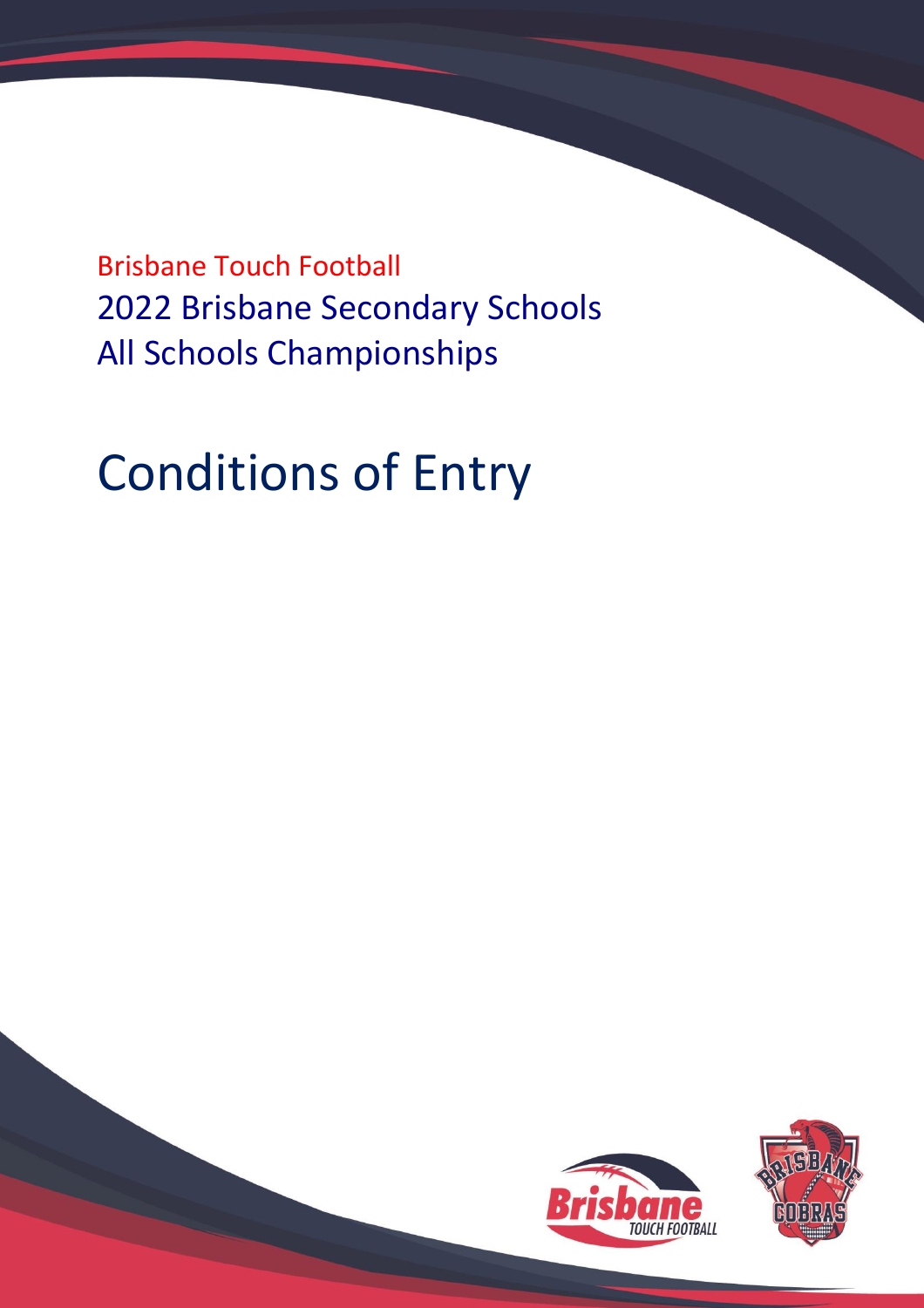# Brisbane Touch Football 2022 Brisbane Secondary Schools All Schools Championships

# Conditions of Entry

The 2022 Brisbane Secondary Schools Touch Championships is for the enjoyment of all secondary schools teams within the Brisbane region.

Date**:** Saturday, 18th & Sunday, 19th June 2022 Location**:** JF O'Grady Memorial Park, 109 Broughham Street, Fairfield QLD 4103

Entry Fee: \$230 (excl GST) per team - if a referee is provided, or \$300 (excl GST) per team - if no referee is provided.

- 1. DIVISIONS
	- a) Th[e divisions](https://profile.mysideline.com.au/register/compsearch/?criteria=BSAS%20) offered for the 2022 Brisbane Secondary All Schools Championships will be:

Boys

- **[Opens](https://profile.mysideline.com.au/register/compsearch/?criteria=BSAS%20Boys%2018%27s%20&type=&activity=&gender=&agemin=&agemax=&comptype=&source=touch-football)**
- [15s](https://profile.mysideline.com.au/register/compsearch/?criteria=BSAS%20Boys%2015%27s%20&type=&activity=&gender=&agemin=&agemax=&comptype=&source=touch-football)
- [13s](https://profile.mysideline.com.au/register/compsearch/?criteria=BSAS%20Boys%2013%27s%20&type=&activity=&gender=&agemin=&agemax=&comptype=&source=touch-football)

Girls

- [Opens](https://profile.mysideline.com.au/register/compsearch/?criteria=BSAS%20Girls%2018%27s%20&type=&activity=&gender=&agemin=&agemax=&comptype=&source=touch-football)
- [15s](https://profile.mysideline.com.au/register/compsearch/?criteria=BSAS%20Girls%2015%27s%20&type=&activity=&gender=&agemin=&agemax=&comptype=&source=touch-football)
- [13s](https://profile.mysideline.com.au/register/compsearch/?criteria=BSAS%20Girls%2013%27s%20&type=&activity=&gender=&agemin=&agemax=&comptype=&source=touch-football)

Mixed

- [Opens](https://profile.mysideline.com.au/register/compsearch/?criteria=BSAS%20Mixed%2018%27s%20&type=&activity=&gender=&agemin=&agemax=&comptype=&source=touch-football)
- b) At the close of nominations, entries for divisions in which there may be insufficient teams for a competition will be notified of the options available to those teams (e.g combined divisions).

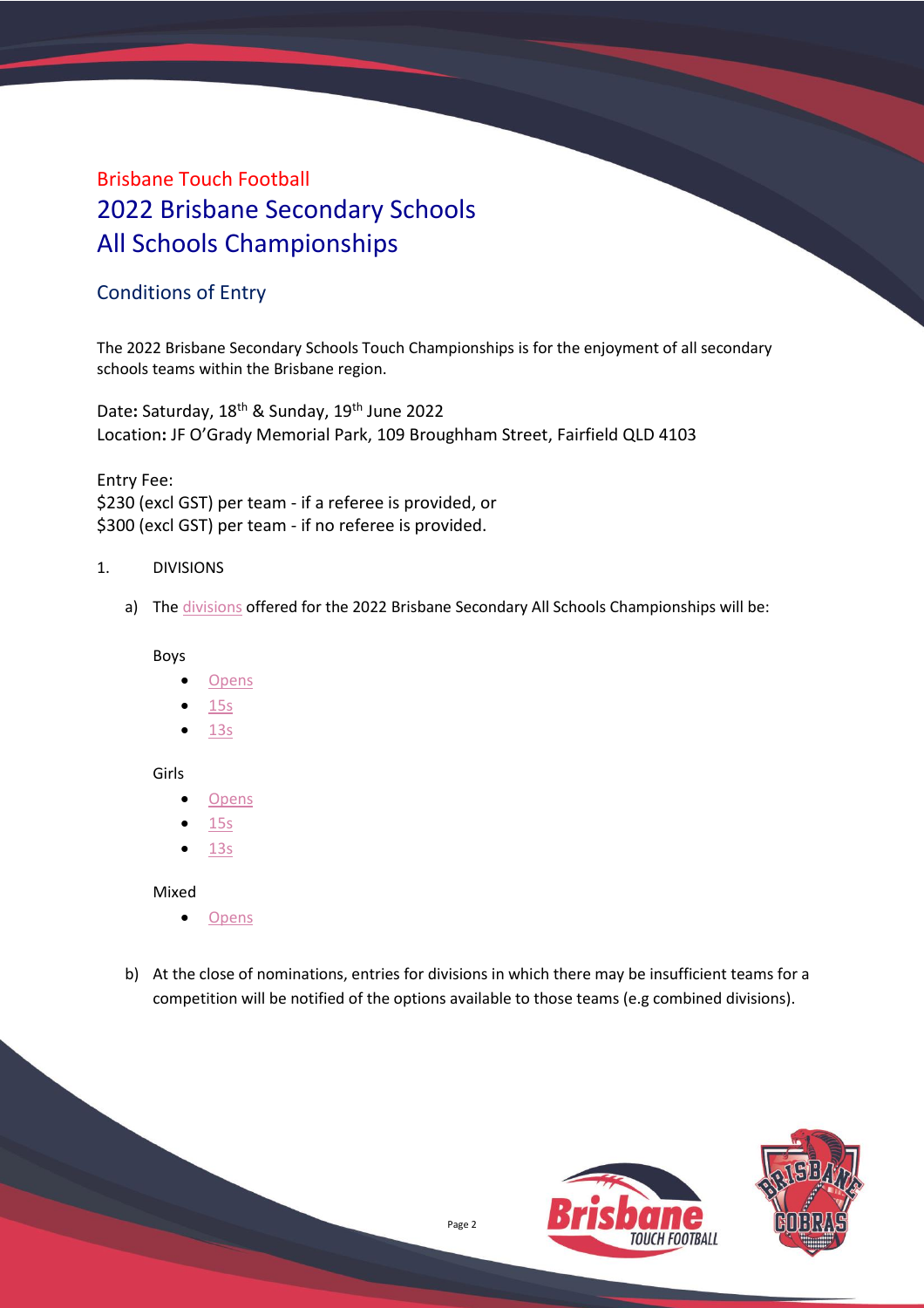# 2. AGE CRITERIA

- a) Birth dates for age divisions:
	- a. Open Divisions 18 years and under (born during or after 2004)
	- b. 15s Divisions 15 years under (born during or after 2007)
	- c. 13s Divisions 13 years and under (born during or after 2009)
- b) Players are required to supply their date of birth on the team registration sheet. It is the responsibility of the nominating school/coach to ensure every player meets the age criteria. Should a dispute be raised regarding a player's age eligibility, the player may be required to provide their school identification. If a school identification is not available the following forms of identification will be accepted.
	- Birth Certificate
	- Current Passport

No other evidence is permissible without the consent of the secondary school. **IT IS THE RESPONSIBILITY OF THE SCHOOL TO SIGHT THE DOCUMENTATION AND RECORD THE DETAILS FOR EACH PLAYER.**

- 1) Should a player not be able to provide any of the accepted forms of identification, this may result in the player being disqualified from participating in the event further.
- 2) If an ineligible player is found to have played in the round games, the team may be disqualified from the Championship.
- 3) Where a school may have extenuating circumstances in terms of the age criteria, the school must make a written application to Brisbane Touch Football (BTF) by 5pm Friday, 27<sup>th</sup> May 2022 to allow proper and due consideration by the Brisbane Touch Football (BTF) tournament committee.

#### 3. PLAYER ELIGIBLITY

Nominating players must meet the following criteria:

- a) Players in each team must be bona fide students of the school they represent, as at the date of the tournament.
- b) Player INSURANCE schools are fully responsible to ensure that all players, coaches and officials complete the necessary TEAM SIGN ON SHEET. The TFA National Insurance Scheme covers all players and officials who have met the insurance criteria of a current TFA affiliated competition.



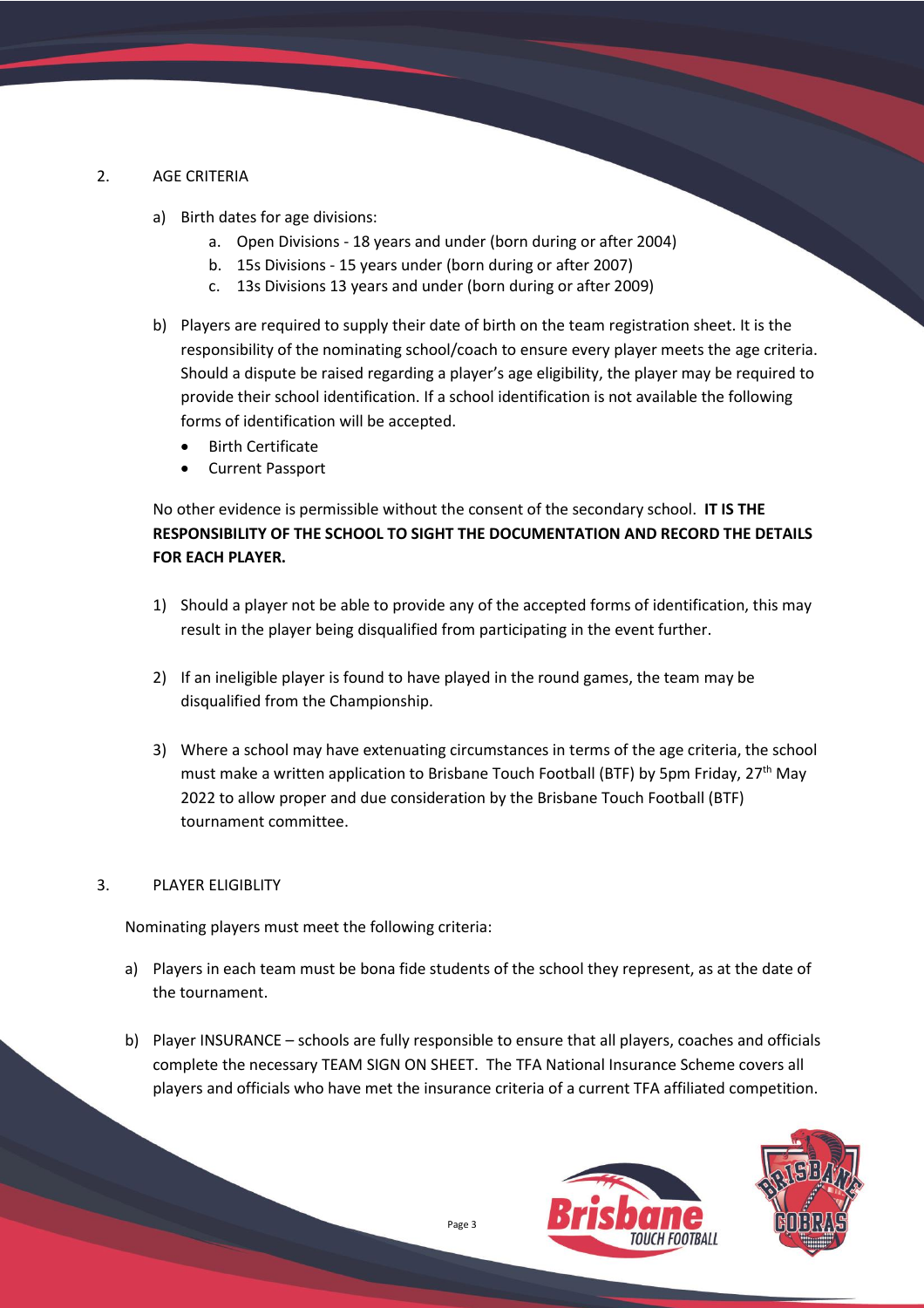For this tournament, the player must be a student of the school and be a registered player listed on the relevant team sign on sheet. Team managers must have this information available at the team manager's meeting.

- c) Players cannot compete in more than one (1) division.
- d) Requests for dispensation must be within the timeframe outlined in these rules. Brisbane Touch Football reserves the right to invoke disqualification rules where a school has failed to comply.
- e) The use of un-registered / ineligible players will result in Championship points being forfeited and the team possibly being disqualified from the event.

# 4. REFEREES

If a school is paying the \$230 per team registration fee, that school is required to provide **ONE referee for each team** nominated for the event. This referee is to be available to referee for the duration of time that that age group participates in the tournament ie U13 girls from 8.30am – 2.30pm Saturday, open girls from 11.30am – 6pm Saturday (a list of indicative times is outlined below, along with the link to register a referee, in item 12).

Should there not be a nominated referee, the \$300 per team nomination fee will be paid and a referee will be supplied by Brisbane Touch Football (BTF). **Schools must not pay their nominated referee prior to the event**; all referee payments are to be paid by BTF upon the completion of the tournament. The referee's bank account details are required when completing the online referee's registration form.

# 5. TEAM COMPOSITION

Teams must comply with the following:

- a) A maximum of 14 players per team can register for the event with a maximum of 6 players taking the field at any one time. Should there be only one team nominated in a division, Brisbane Touch Football have the right to play this team in another division with consultation with the school.
- b) Schools may not have players from another school within their team without prior approval from the Brisbane Touch Football tournament committee.

# 6. CHAMPIONSHIP NOMINATION

Online registration close at 5pm Friday, 27<sup>th</sup> May 2022. After nominations are received an invoice will be raised and made payable to Brisbane Touch Football.



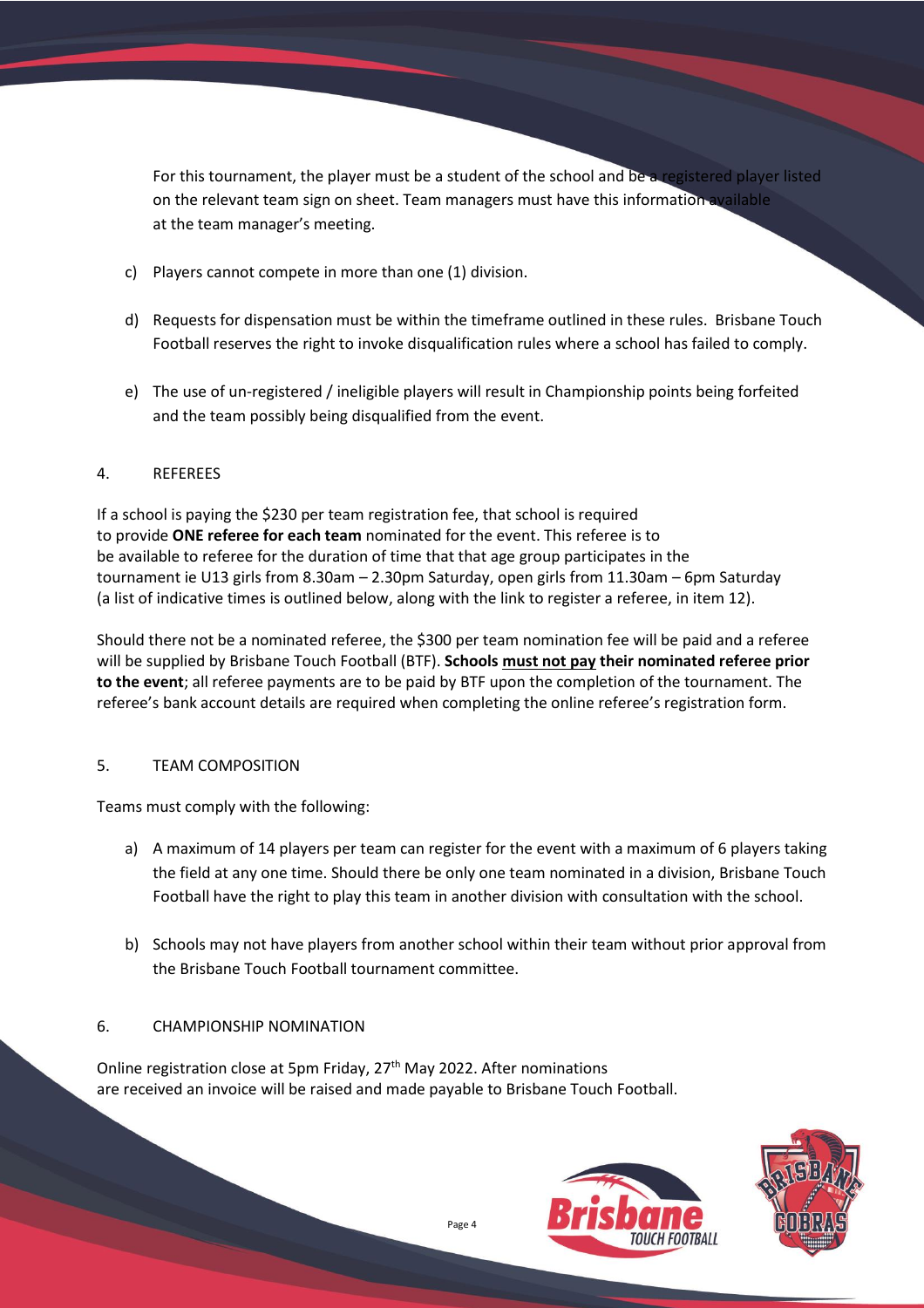Invoices for team registrations will be distributed the week of 30<sup>th</sup> May 2022 and must be paid in full by Friday, 10<sup>th</sup> June 2022.

*Please note:* There will be no refund of fees for any teams withdrawing from the competition after Friday,  $10^{th}$  June 2022.

# 7. TEAM NOMINATIONS (individual player details)

Team Nominations will be subject to the following:

- *a)* All players are required to be registered online for this tournament.
- *b)* Coaches/ team managers must complete the official team sign on sheet and lodge it with the tournament director at the TEAM MANAGERS' MEETING -7.30am Saturday, 18<sup>th</sup> and Sunday, 19th June at Brisbane Touch Football Marquee near Playing Fields*.*
- c) A maximum of 14 players must be correctly identified on the team registration form supplied. Once the form has been submitted and accepted at the team manager's meeting no additions or replacements will be permitted.
- d) Where team numbers (through injury or an extenuating circumstance) fall below the minimum (required to take the field) a school may seek the approval of the tournament committee to make additions or replacements.
- e) Schools should take all necessary steps to ensure that players are available for the duration of the Championship. Where a player will be arriving late it is the responsibility of the school to ensure that the player is registered at the team manager's meeting.

# 8. COMPETITION FORMAT

The competition will be based on the following:

- a) A round robin format will be utilized for preliminary rounds.
- b) Where pools are required, crossover semi-finals will be played to determine grand finalists.

Position for the Final Series will be determined as follows:

- 1) Teams will be ranked at the completion of the round games based on points and their finishing position.
- 2) If equal For & Against



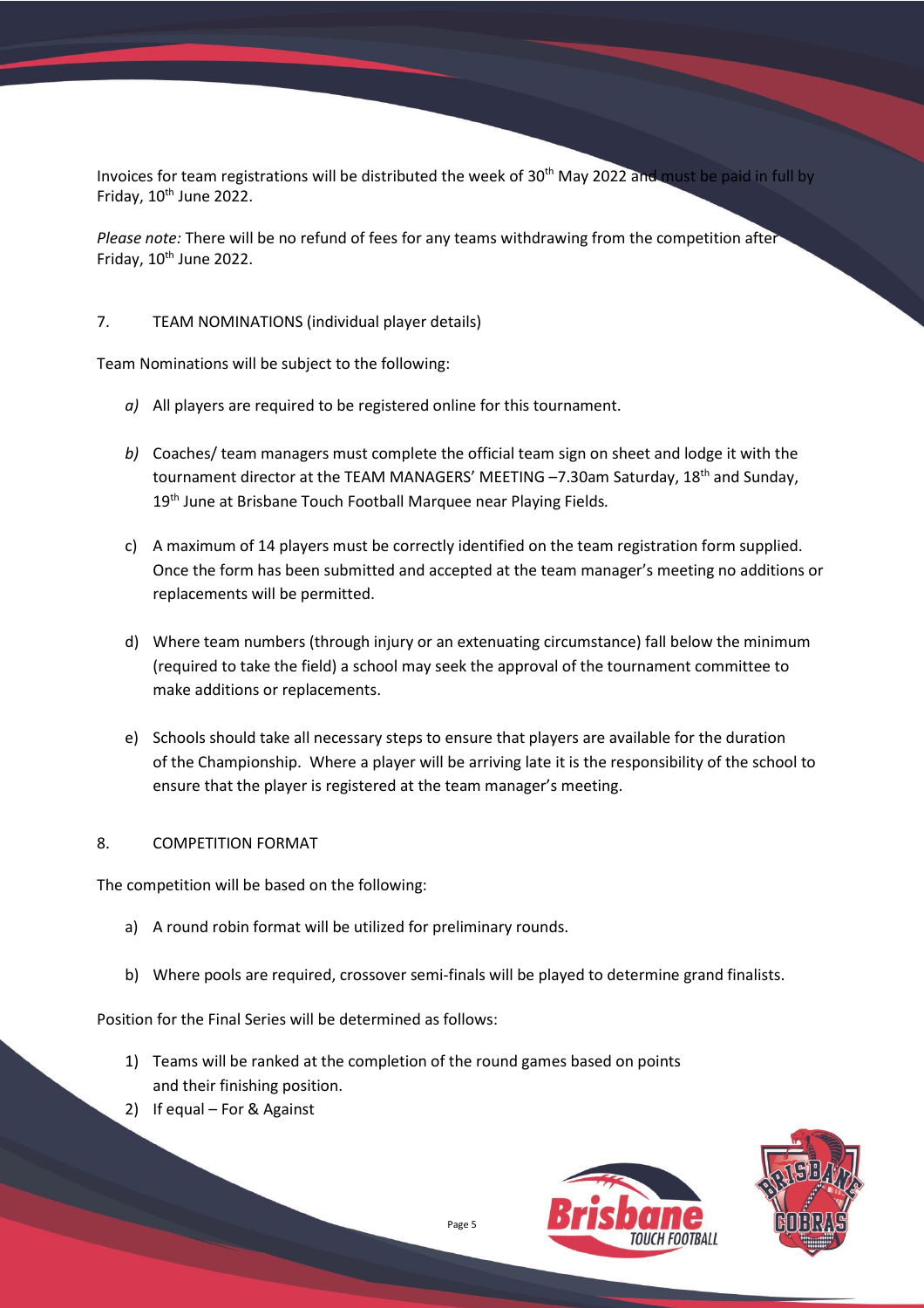- 3) If equal Percentages
- 4) If equal Drop Off

Drawn quarter finals, semi finals and finals will be determined by Drop Off.

Player Qualification for Finals:

Players will be required to have played a minimum of 2 round games to be eligible for the final series.

Game Duration:

- a) All games (INCLUDING FINALS) will be straight 25 minutes in duration with NO HALF TIME BREAK – both teams will be afforded the tap off opportunity.
- b) Teams shall not be required to reverse direction on the scoring of a Touchdown.
- c) Both teams shall have a chance to tap off to commence the game. The team that wins the toss shall have the choice whether they tap first or second. Once the team that taps first has lost possession, the teams come back to half way to commence the tap for the second team. Play shall continue as usual from this point.
- d) All drawn quarter finals, semi finals and grand finals will be decided by DROP OFF.
- e) The tournament timekeeper will control the start and finish time of games. A hooter will be used to signal the various start and completion times.
- f) Tournament control will control DROP OFF times with the referees.

# 9. COMPETITION POINTS

For all round games competition points will be awarded on the results obtained:

| Win     | = | Three (3) points |
|---------|---|------------------|
| Draw    | = | Two $(2)$ points |
| Loss    | = | One (1) point    |
| Forfeit | = | Zero (0) Points  |

(Any team forfeiting a game without the permission of the Tournament Committee will be fined \$50 for each game).

Game Card – At the conclusion of games the referees will seek the signature of the team official (coach/manager or other designated person) to verify the game result. Results need to be confirmed prior to signing. There will be no appeal or discussion relating to incorrect scores. Once a card has been



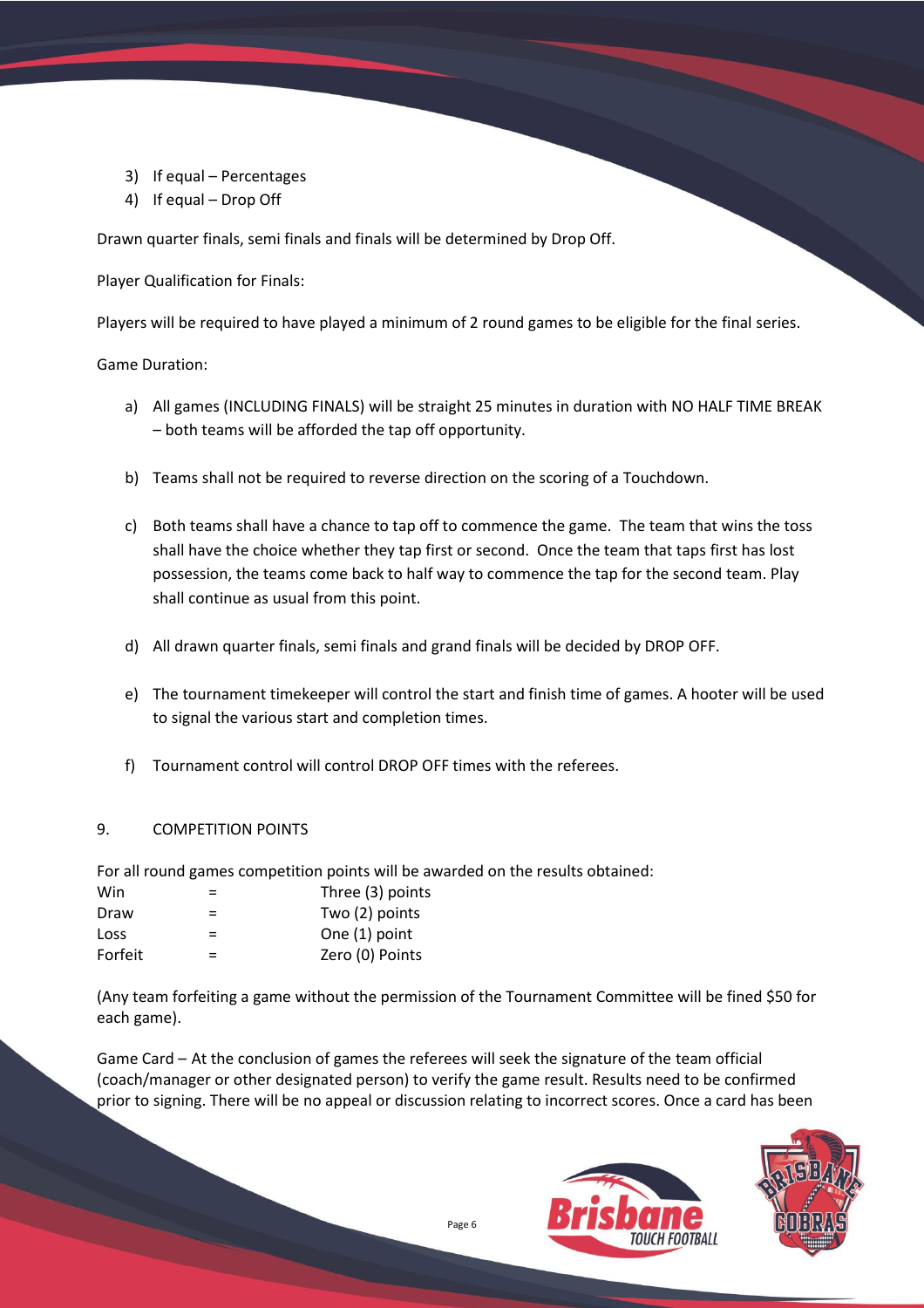signed – that result will stand.

Protests / Appeals should be written and in the hands of the Administration within twenty minutes of the game in question. (Please note – protests regarding referee decisions will not be accepted).

All protests shall be adjudicated on by the tournament committee consisting of – two BTF staff members and a QTF staff representative.

#### 10. RULES

- a) All games to be played under the current TFA (8<sup>th</sup> Edition) rules.
- b) Interchange boxes will be used for this tournament. Substitute players must remain in their interchange area for the duration of the match.
- c) During games teams may have up to 14 players in the sub box in playing attire. No other similarly attired individuals may be in the box area at any time during the game. This applies to all spectators, team supporters and personnel other than coaching and managing staff. Failure to comply will see forfeiture of that game's points.
- d) All interchanges must occur at or within the team's interchange area, and only after the substituted player has crossed the boundaries and entered the interchange area.
	- a. All interchanges must be made on the one side of the field and without delay.
	- b. Physical contact does not have to be made between interchanging players and players leaving or entering the field of play shall not hinder or obstruct play and must enter from an onside position.
	- c. An infringement will result in a penalty being awarded to the non-offending team five (5) metres infield from where the substituted players left the field or where the substituting player entered the field, whichever the greater advantage.
	- d. Following the scoring of a touchdown, players may interchange at will without having to wait for the substituted player to enter the interchange area.
- e) All divisions are to comprise six (6) to a side, on the field. Mixed teams are to be played with a minimum of 1 boy and maximum of 3 boys on the field at any one time.

#### Drop Off:

The standard TFA drop off rule will apply.



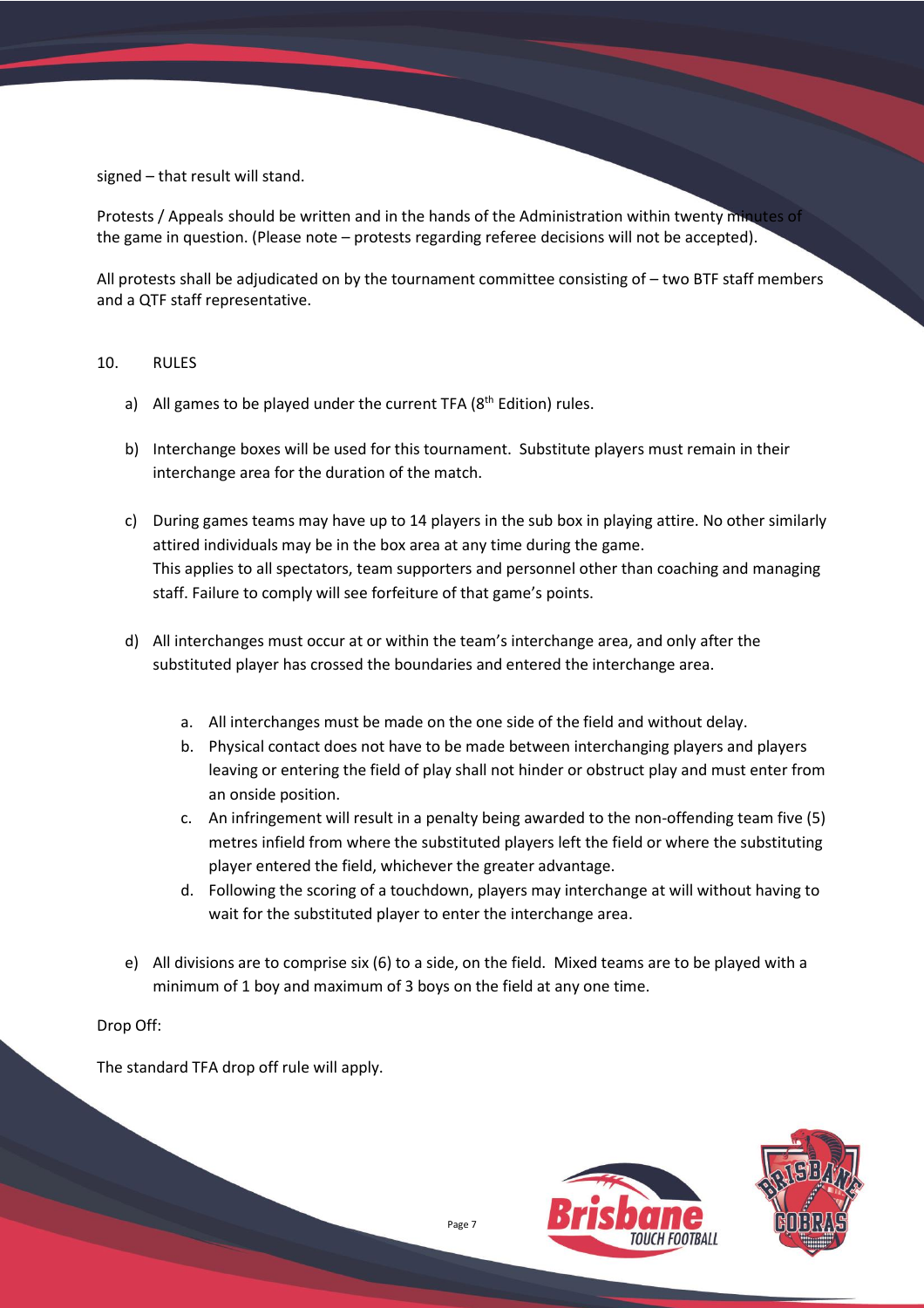A one minute break at the conclusion of the game will occur. This will allow referees to determine the final score and indicate to the tournament control or a tournament official that the game is drawn.

The team that did not commence the game with possesion of the ball is to take the ball to the centre of the half way to tap off. The teams will continue to play in the same direction as the game finished. Each team is to start the game with 4 players on the field, the Drop-Off will commence with a two (2) minute period of extra time. Should a Team be leading at the expiration of the two (2) minute period of extra time then that Team will be declared the Winner and Match complete.

Should neither Team be leading at the expiration of two (2) minutes, a signal is given and the match will pause at the next Touch or Dead Ball. Each Team will then remove another player from the Field of Play.

The Match will recommence immediately after the players have left the field at the same place where it paused (i.e. the Team retains Possession at the designated number of Touches, or at Change of Possession due to some Infringement or the sixth Touch) and the Match will continue until a Try is scored.

### 11. UNIFORMS

- a) All playing uniforms must include numbered shirt, shorts and socks (socks must be visible) and regulation footwear (refer TFA Rules). Numbered shirts must correspond to the team registration sheet and duplicate numbers are not allowed.
- b) School playing colours are desirable but teams are permitted to wear their team/club uniform if the school uniform is unavailable.
- c) All playing uniforms must match. Any player who does not comply will not be permitted to participate in any match until he/she does comply.

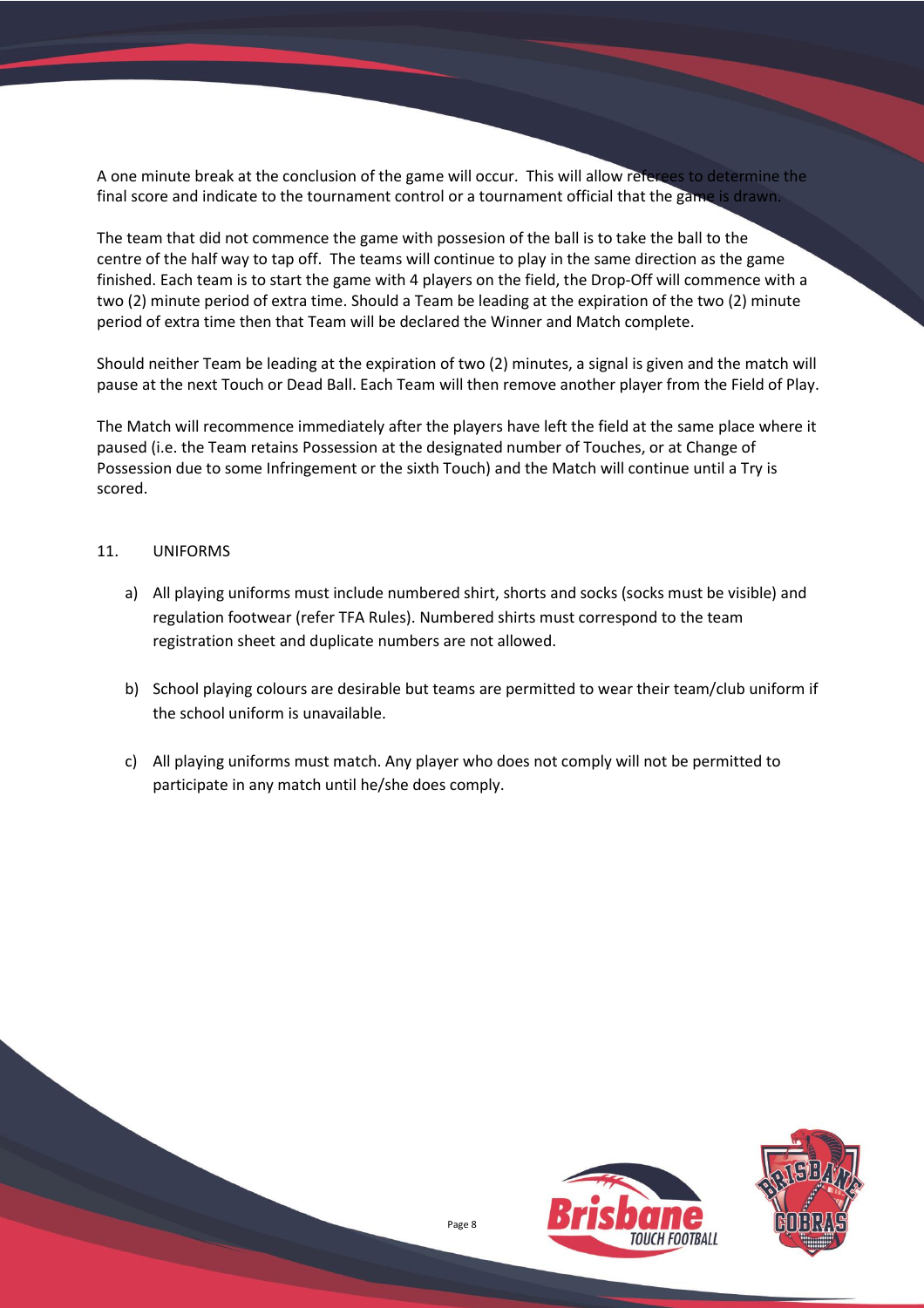# 12. TOURNAMENT OFFICIALS

- a) Referees:
	- a. Referees will be under the control of the Brisbane Touch Football referees co-ordinat. Referees must hold a minimum TFA Level 1 referee accreditation to officiate at this tournament.
	- b. Referees nominated by their school are required to attend for the duration of the playing time for the age division they have been *nominated (these times may vary, they are based on the 2019 event)*:
		- a. U13 Girls Saturday 8am 2.30pm
		- b. U15 girls Saturday 8am 2.30pm
		- c. Open girls Saturday 11.30am 6.30pm
		- d. U13 boys Sunday 8am 12.30pm
		- e. U15 boys Sunday 8am 1.30pm
		- f. Open boys Sunday 12noon 4pm
		- g. Mixed opens Sunday 11am 4.30pm
	- c. Referees are to be registered via the following online registration [referee registration form](https://forms.office.com/Pages/ResponsePage.aspx?id=-6eJ4gLFsUGviXzZfjSQnL9q-pc2BR1Agrs-U9IRqnxUQ0ZCRjM0RU84T0ZVSzkxTzRMQkNCMkZCRC4u) - this needs to be completed by Friday, 10<sup>th</sup> June 2022.
- b) Tournament Control:
	- All tournament issues will be controlled by Brisbane Touch Football or the appointed tournament coordinator appointed by Brisbane Touch.
- c) Judiciary / Disputes Committee:
	- A judiciary/disputes committee will appointed by the Brisbane Touch Football tournament committee or appointed tournament coordinator.

# 13. COACH/OFFICALS REQUIREMENTS

It is a compulsory requirement that any official involved in coaching/managing junior team members is eligible to work with children under the requirements of the Commission for Children and Young People. Volunteer compliance by schools is a lawful direction that is required to be met by schools. Compliance is the responsibility of the school.

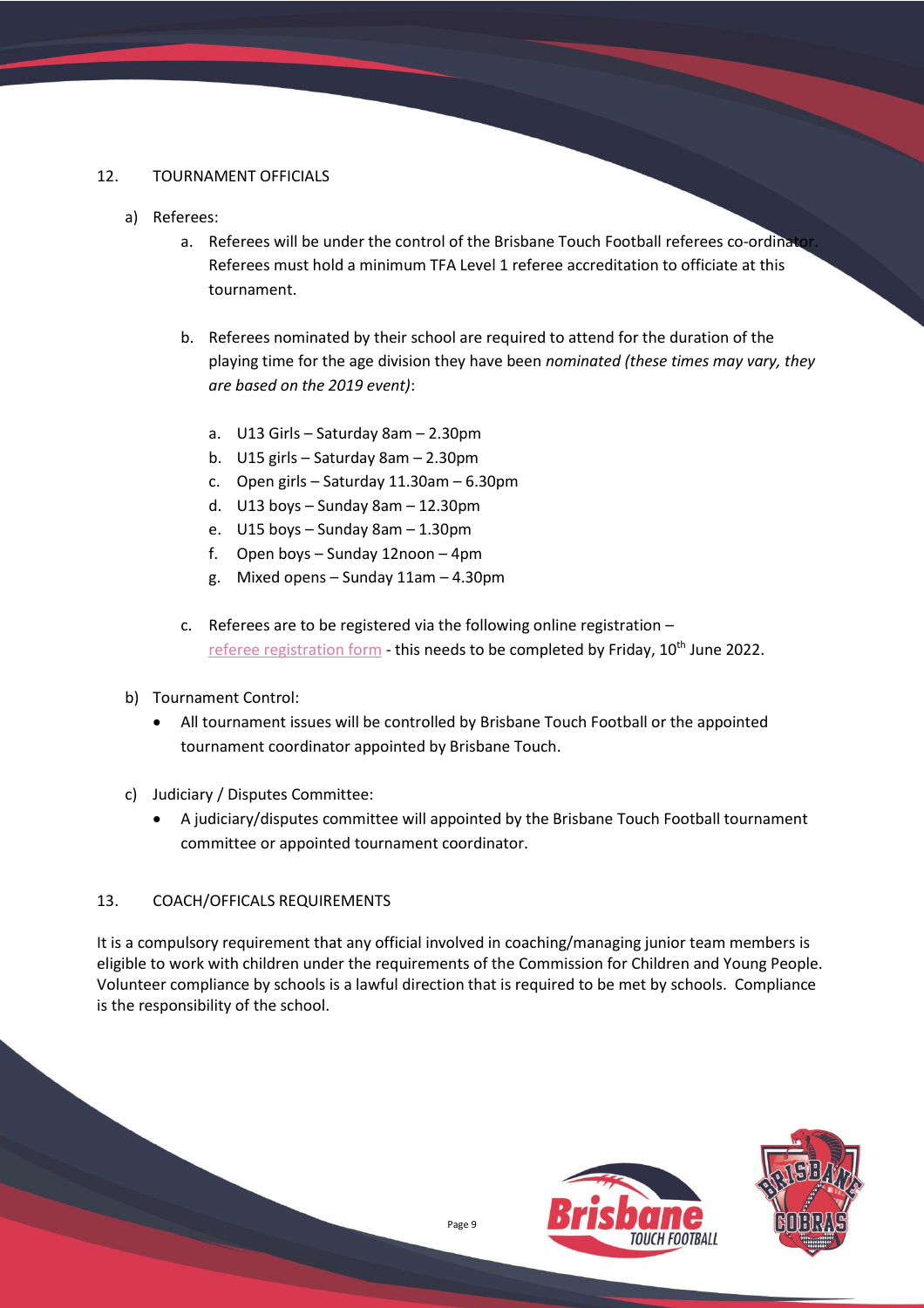# 14. TEAM MANAGERS MEETING

A compulsory team managers' meeting will be held at 7:30am on both Saturday and Sunday in the Administration area – Brisbane Touch Football Marquee near Playing Fields.

The coach/manager is required to attend this meeting.

### 15. DRAW

- a) The FINAL VERSION OF THE draw will be issued ONE (1) WEEK prior to the event and posted on the [Brisbane Touch Football website.](http://www.brisbanetouchfootball.com.au/) It will also be emailed to all registered team managers.
- b) Brisbane Touch reserves the right to amend the draw.
- c) Where amendments are necessary, every effort will be made to provide schools with amended draws before the event.
- d) The final draw will be confirmed at the team manager's meeting.
- e) Results will be posted live throughout the day on MySideline.

#### 16. CODE OF BEHAVIOUR

- a) It is the responsibility of each school to ensure team officials and players act in an appropriate manner and in the spirit of the game. Brisbane Touch Football will have the power to control behaviour at the tournament and penalise players/teams for misconduct.
- b) Brisbane Touch Football has the power to impose penalties should behaviour on and off the field not be deemed appropriate. This applies to spectators and parents alike.
- c) Players sent from the field (not a period of time) in a match shall be required to serve a twogame penalty. Note – two periods of time offences in games will constitute a two-game penalty also.

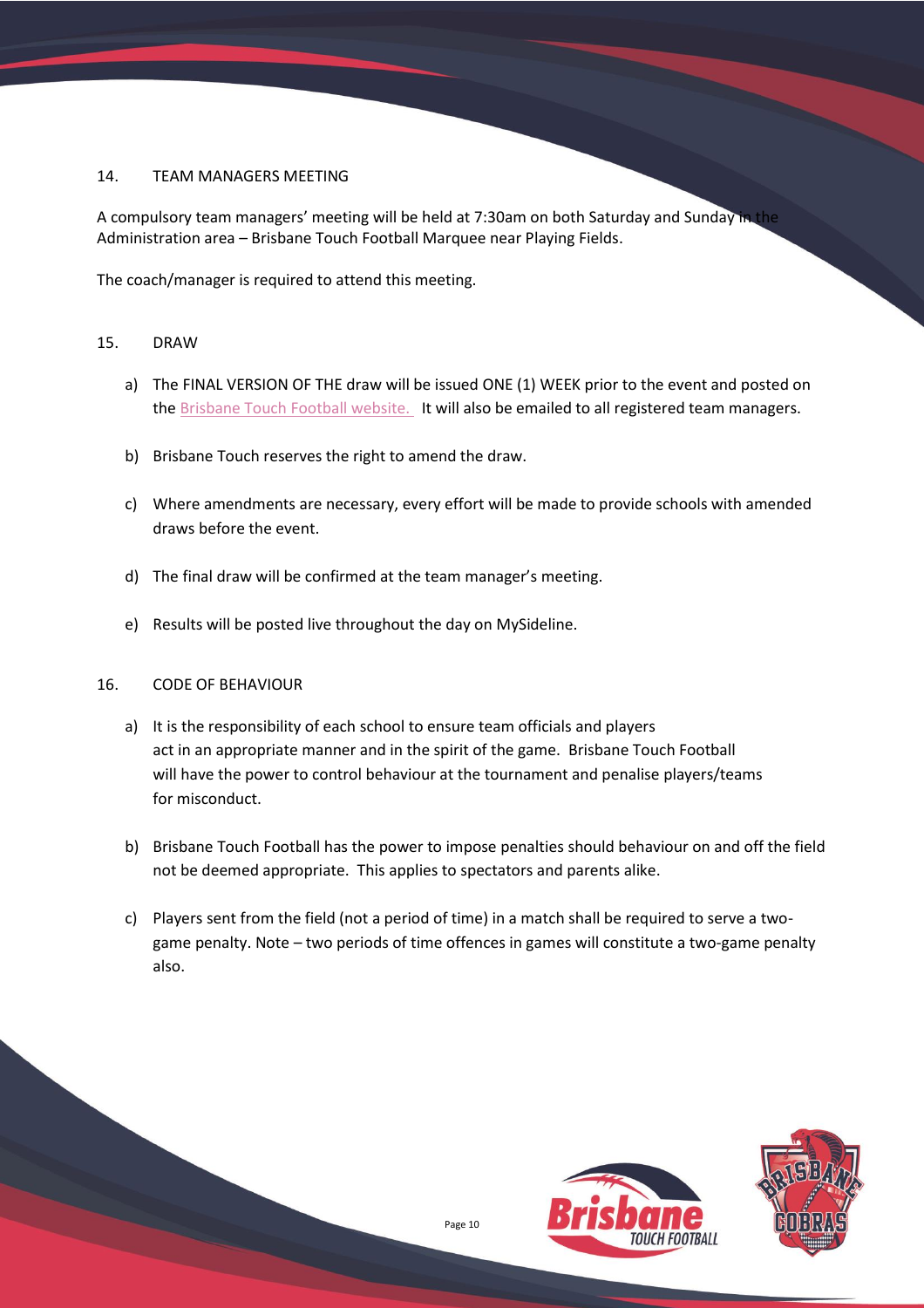### 17. COACH REQUIREMENTS

When coaches are positioning themselves at the end of the field, they must remain five (5) metres behind the end zone line. Where a fence prevents this they must remain at the fence. COACHES cannot coach and give verbal instructions from the end zone of the field.

This rule applies to all members of a team, including parents, staff, and other team members. It will be strictly enforced.

Where there is a common end zone, coaches must not take up a position at the end of the field if there is a game in progress on the adjacent field.

Coaches are reminded they are under the control of the referees regardless of whether they are in the sub box or at the end of the field.

#### 18. MEDICAL

Brisbane Touch will provide qualified medical staff (St Johns and/or qualified sports trainer and/or physiotherapist) to attend to injuries sustained at the tournament. A comprehensive first aid kit and tent facilities will be available for players requiring treatment*. If players require preventative strapping they are to tend to this themselves, or they may approach the medical staff to assist, however, this will be dependent upon their availability and charged on a fee for service basis.*

In the event of a serious injury where an ambulance is required to transport the player, the organisation will be under the control of the Tournament Medical Officer.

#### 19. BLOOD BIN

- a) Any player with a bleeding cut or abrasion is to leave the field immediately and have the cut or abrasion cleaned and covered. At this time, any bloodstained clothing must also be either cleaned or replaced.
- b) If the player does not leave the field immediately, the referee will stop the game and ask the player to leave the field (normal substitution rules apply).
- c) Once the flow of blood has been stemmed, the cut or abrasion cleaned and covered and any blood stained clothing and equipment cleaned or replaced, the player may return to the field and continue play.
- d) If bleeding cannot be controlled and the wound securely covered, the player must not continue in the game.



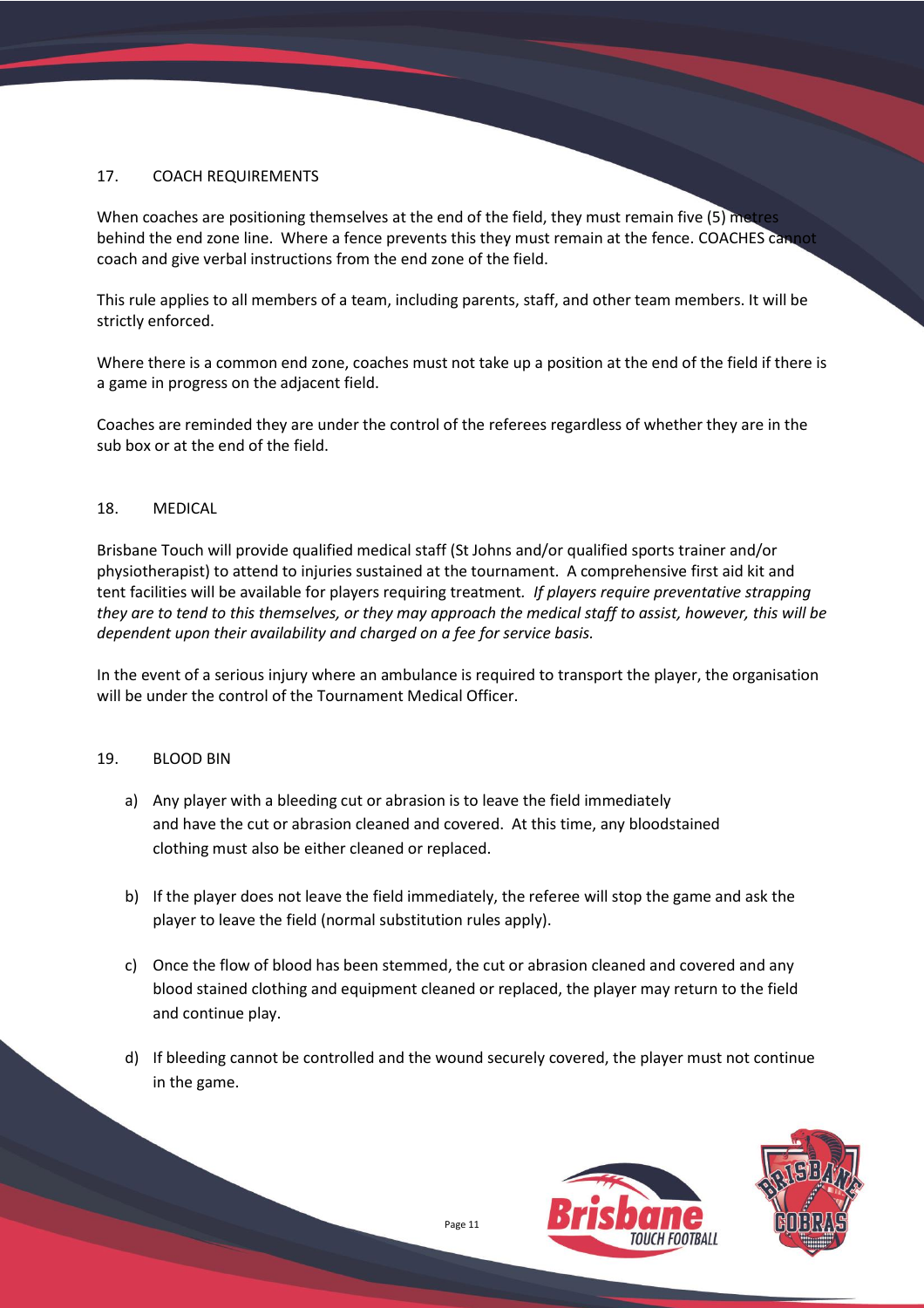e) TFA Blood Bin Policy guidelines apply at all times.

# 20. INJURIES & INJURY TIME POLICY

a) Any injuries sustained during the tournament will not be the responsibility of Brisbane Touch Football or its tournament committee. Players eligible to participate are required to be financial under the rules of this tournament (which includes insurance cover).

The following Injury Time policy will apply:

- In the event that a player is seriously injured during a game, there is to be NO attempt to remove the injured player until it has been ascertained by a suitably qualified injury assessment person that it is appropriate to move that player.
- In instances where the medical staff examines a participant and it is indicated that they should not participate for a certain amount of time, the participant will be deemed to be ineligible to do so. Therefore, if the participant does participate, the team may be disqualified. In addition, there also may be some insurance issues due to the participant being deemed as ineligible.
- In the event of a game being stopped due to a player being seriously injured and unable to be moved from the field of play, refer item 22 – match reschedule.

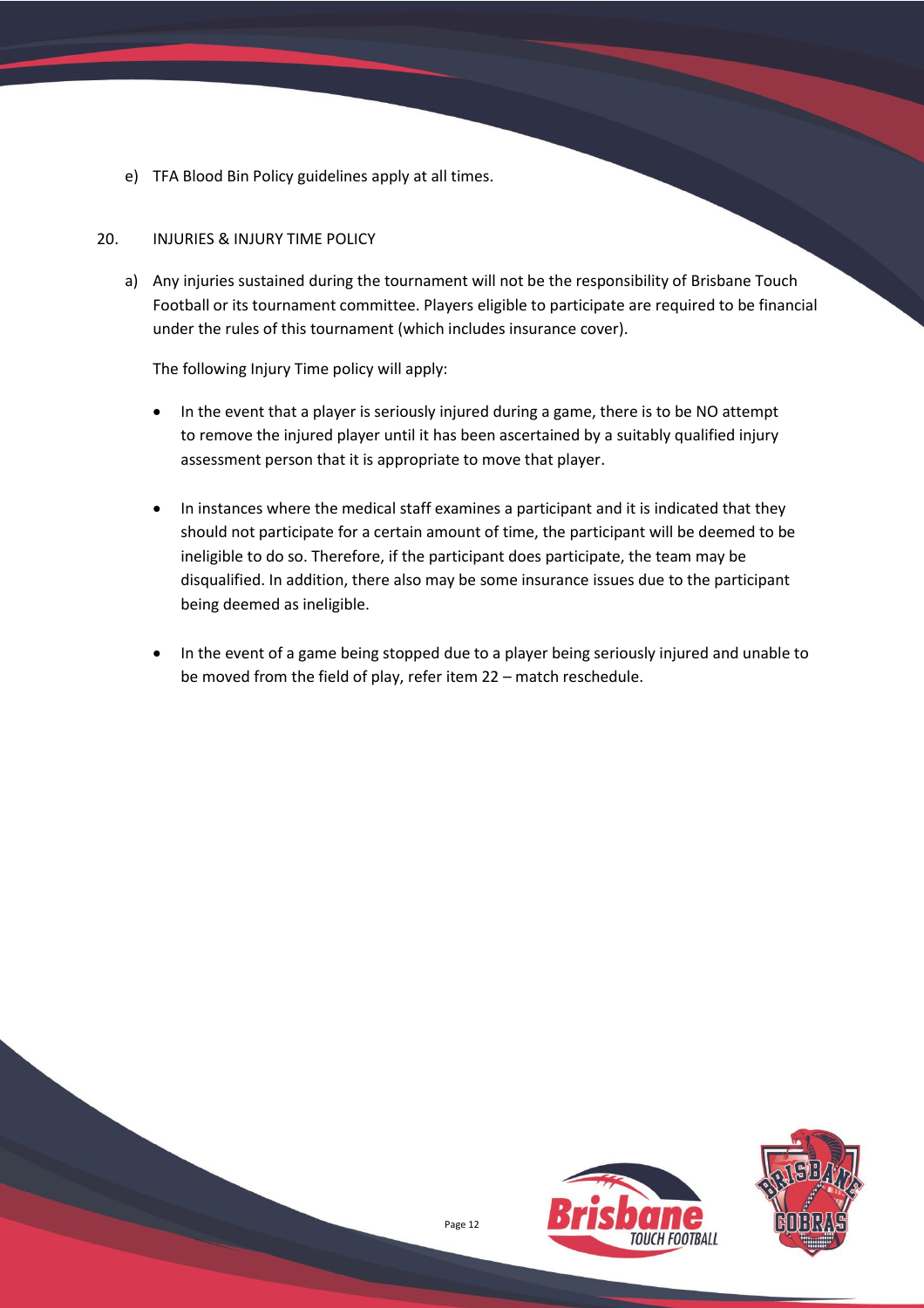# 21. CONCUSSION POLICY

The Australian Institute of Sport (AIS) and the Australian Medical Association (AMA) have established a joint Position Statement on Concussion in Sport and have launched [concussioninsport.gov.au](https://concussioninsport.gov.au/) - an Australian-Government funded website providing simple but specific advisory tools for athletes, parents, teachers, coaches and medical practitioners.

The TFA approved Concussion in Sport Policy will now align as follows:



"if in doubt, sit them out"



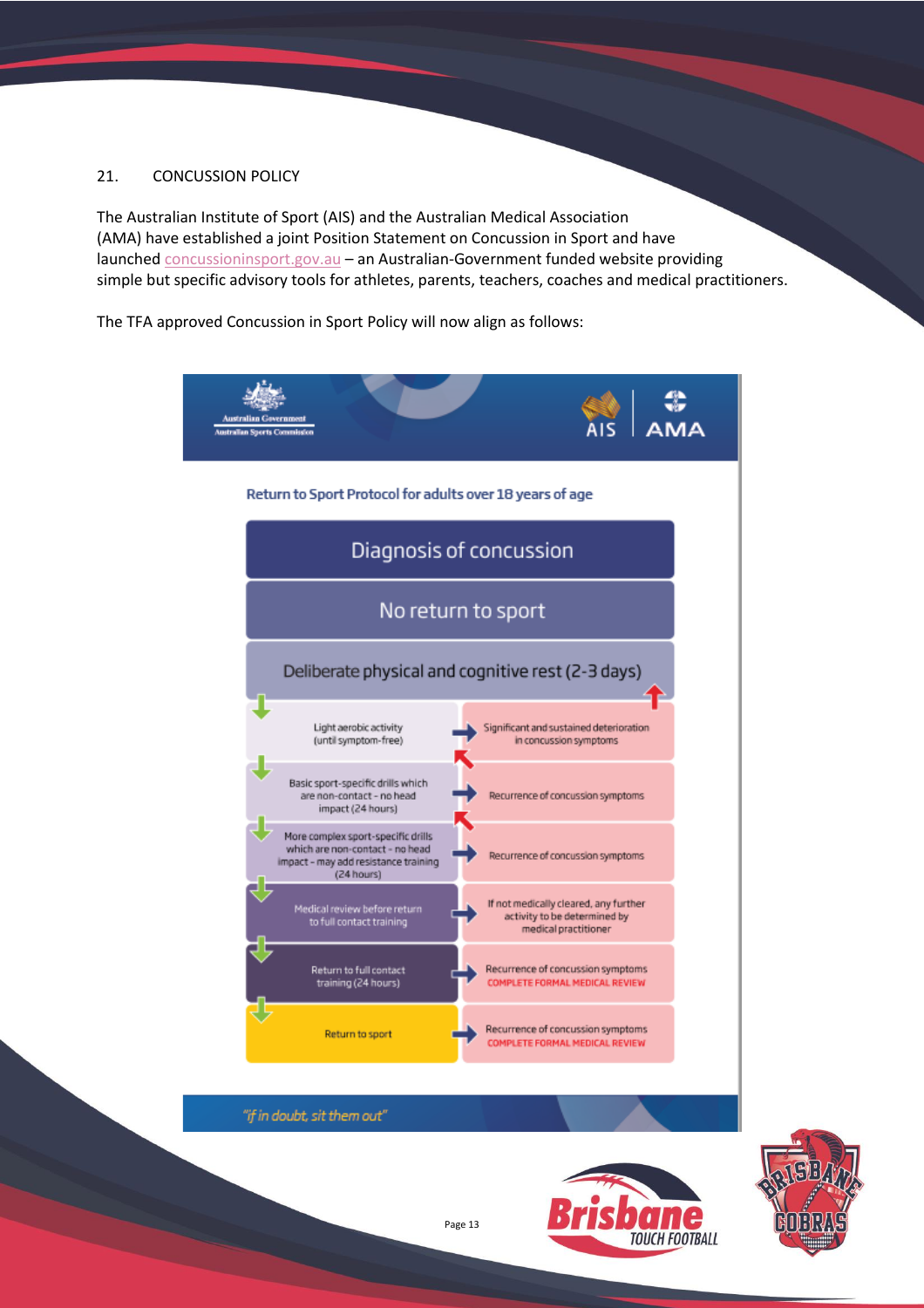How to recognise concussion and what are the symptoms / signs of concussion and further information can be found here <https://concussioninsport.gov.au/>

# 22. WEATHER

BTF reserves the right to organise affected games in whatever format will assist the games to occur in as equal conditions as possible.

BTF will use the **Extreme Weather Guidelines in the case of Hot Weather, Wet Weather and Storms.** 

#### Match Reschedule

If, due to any other extraordinary circumstances, a game cannot be completed to full time the game may be rescheduled as soon as possible at a time and on a ground arranged by Tournament Management.

If the game has commenced and the half way mark of the game has not been reached the following will apply:

- a. The game will start from the beginning and must be completed up to the regulation full time.
- b. The score will commence at 0–0.

If at least the half way mark of the game has been reached and the game cannot continue, the following will apply:

a. The result will be the score at the point in time when the stoppage occurred. NOTE: Tournament Management reserves the right to judge and adjust to suit the conditions as required.

If, due to time constraints or any other reason, a game cannot be rescheduled the following will occur:

a. Games that did not reach the half way mark will be abandoned and a 0–0 score will result.

#### 23. FORFEITS

a) Teams must be in attendance at their designated playing field five (5) minutes before the commencement of their match. It is the responsibility of each team captain to report to the referees **two (2) minutes** before the commencement of the game so that the toss of the game



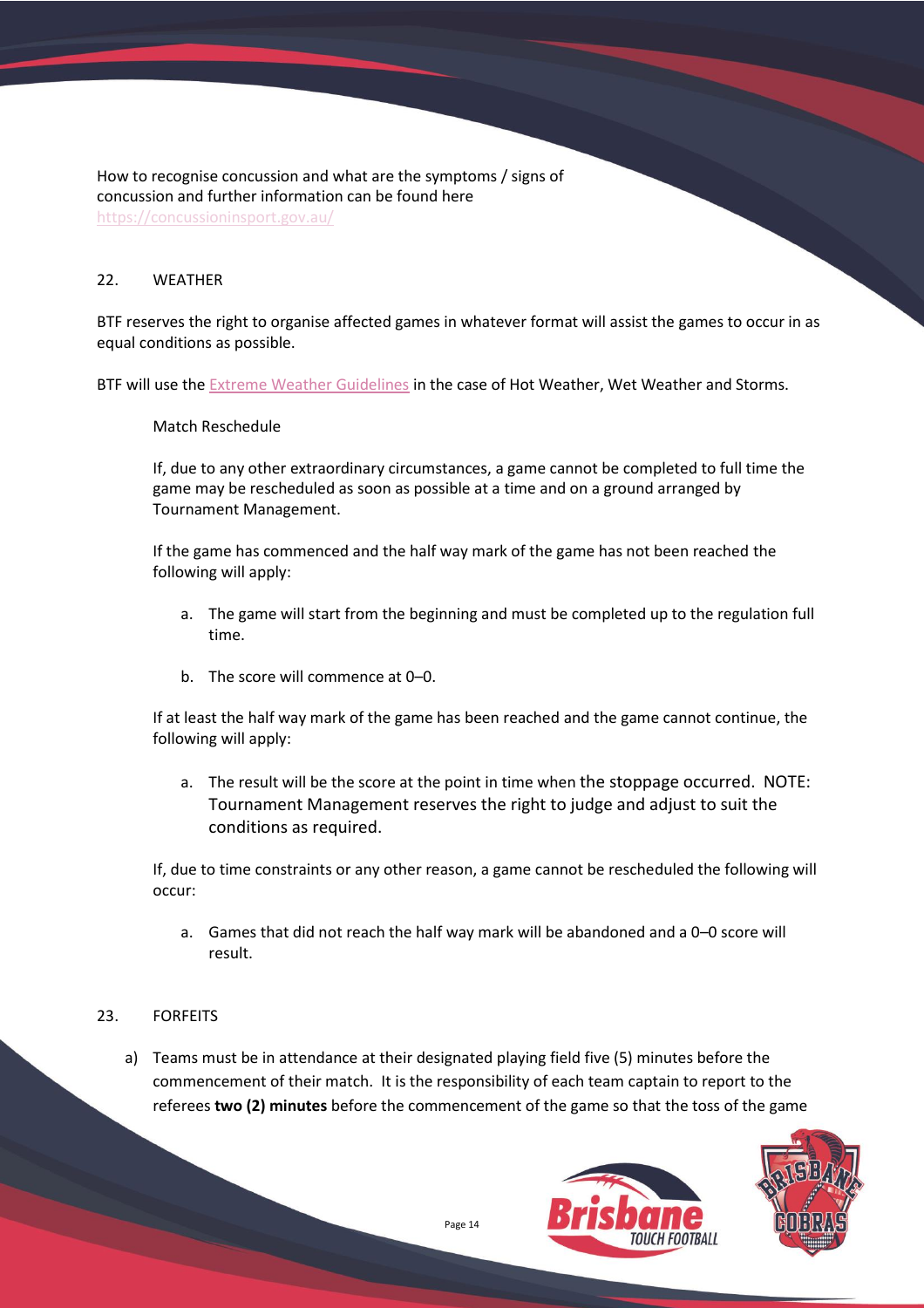can be affected without loss of time.

- b) It is the responsibility of the referees appointed for the game to adhere to the time frames set down in this clause.
- c) If a team is not at the field at the advertised starting time of the game, the attending team can be awarded the winning of the toss. The offending team will receive a maximum of FIVE (5) minutes from the commencement of the game (hooter/whistle) to position the team on field and be ready to commence play.
- d) If the offending team is not in attendance after the FIVE (5) minutes has expired, the game will be deemed a forfeit and the non-offending team will be awarded a 5-0 win and three (3) competition points. The offending team will receive a 0-5 score, no competition points and incur a \$50 fine.
- e) Should the non-offending team agree to participate in the match following the expiration of the FIVE (5) minute time limit the game result will stand.
- f) The appointed representative of an offending team may be required to meet with the Brisbane Touch Football Tournament Committee to determine the team's further participation.
- g) Forfeits for any reason in the final series, negates the forfeiting team's right to participate further in the tournament, and will again incur a \$50 fine.

# 23. WITHDRAWALS

There will be no refund of team registration fees for any team withdrawing from the competition after Friday, 10<sup>th</sup> June 2022.

#### 24. INSURANCE

The TFA Accident Insurance Scheme covers all players, referees and officials who have met the insurance criteria. For this tournament the player must have completed the provided team sign on sheet for the team he/she is representing *(or the online player registration).* The school must have met the financial payment required to cover the players for insurance during the tournament.